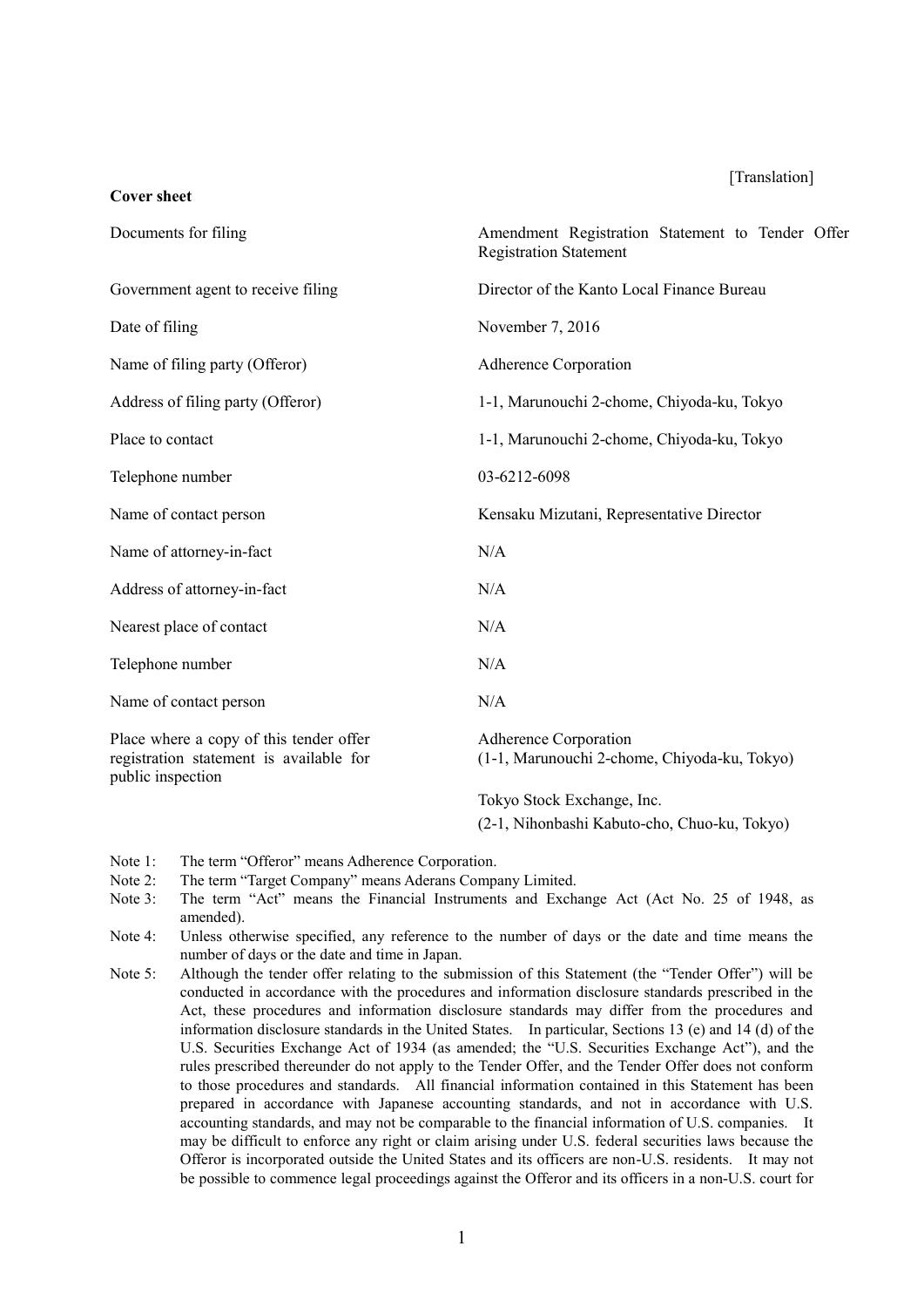violations of the U.S. securities laws. In addition, it may not be possible to compel any non-U.S corporation and its subsidiaries and affiliates to subject themselves to a U.S. court's jurisdiction.

- Note 6: Unless otherwise specified, all procedures relating to the Tender Offer are to be conducted entirely in Japanese. If all or any portion of the documentation relating to the Tender Offer is prepared in English and there is any inconsistency between the English documentation and the Japanese documentation, the Japanese documentation will prevail.
- Note 7: This Statement includes "forward-looking statements" as defined in Article 27A of the U.S. Securities Act of 1933 (as amended) and Article 21(E) of the U.S. Securities Exchange Act. Actual results might be materially different from the express or implied predictions including the "forward-looking statements" contained herein due to known or unknown risks, uncertainties or any other factors. Neither the Offeror nor any of its affiliates assures that such express or implied predictions including the "forward-looking statements" contained herein will be achieved. The "forward-looking statements" contained in this Statement have been prepared based on the information possessed by the Offeror as of the date hereof, and, unless otherwise required under applicable laws and regulations, neither the Offeror nor any of its affiliates assumes any obligation to update or revise such statements to reflect any future events or circumstances.
- Note 8: A financial advisor of the Offeror and Tender Offer Agent (including their respective affiliates) may, in their ordinary course of business, purchase shares or bonds with stock acquisition rights in the Target Company for their own accounts or for the accounts of their clients prior to the Tender Offer or during the period for the Tender Offer outside the Tender Offer in accordance with the requirements of Rule 14e-5(b)(12) of the U.S. Securities Exchange Act or take actions for such purchase to the extent permitted by financial instruments and exchange related laws and regulations of Japan. If any information concerning such purchase is disclosed in Japan, the relevant financial adviser or Tender Offer Agent who conducted such purchase will disclose such information on their English website (or by any other means of public disclosure).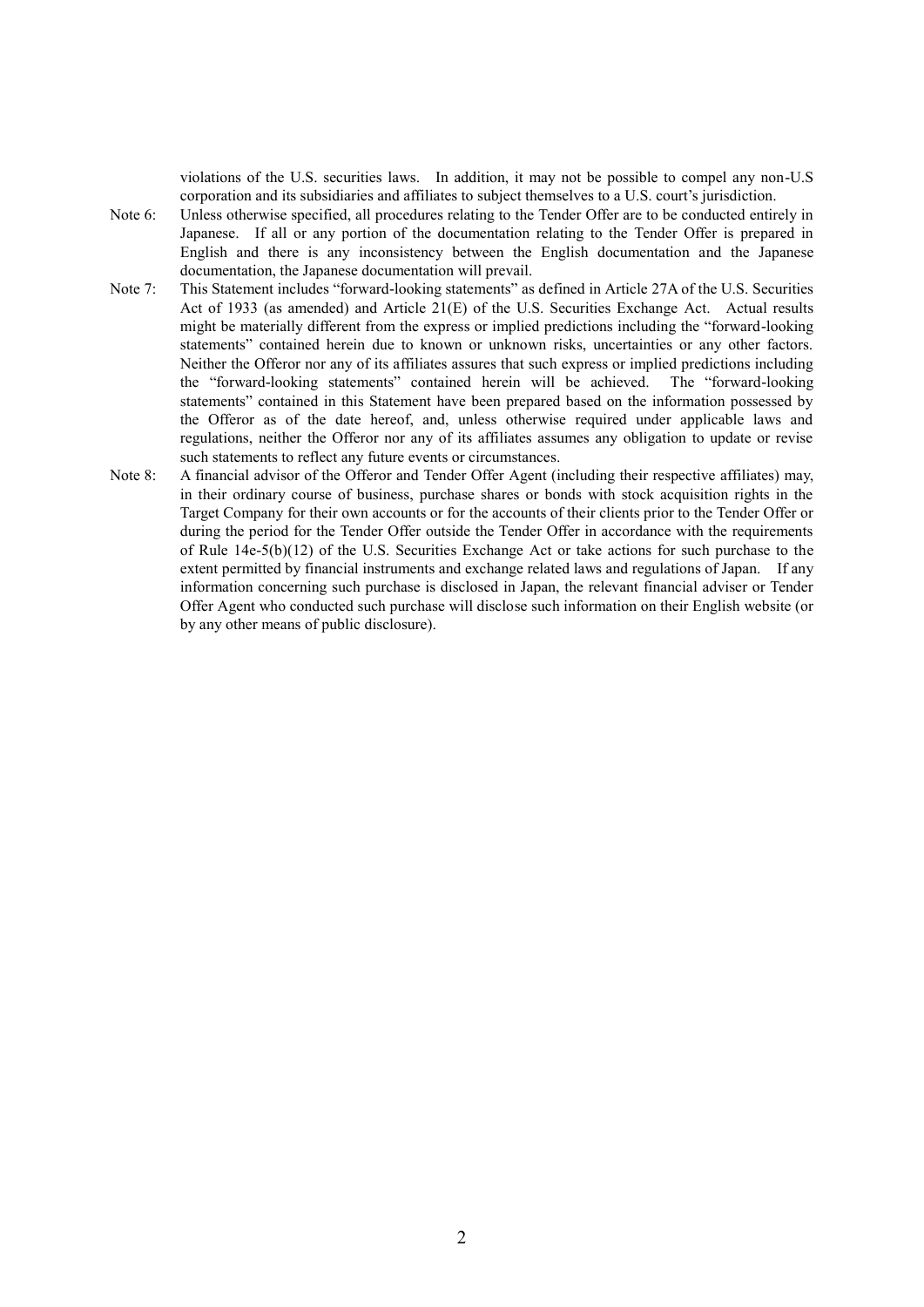## **1. Reason for filing amendment registration statement to Tender Offer Registration Statement**

In order to make partial amendments to the statements in the Tender Offer Registration Statement filed on October 17, 2016 (as amended in the amendment registration statement to Tender Offer Registration Statement filed on October 31, 2016), the Offeror hereby files this amendment registration statement for the Tender Offer Registration Statement pursuant to Article 27-8, Paragraph 2 of the Act.

## **2. Matters to be amended**

V. Conditions of the Target Company

- 4. Matters concerning the Target Company which is an ongoing disclosure company
	- (1) Documents filed by the Target Company
	- (iii) Extraordinary report
- 6. Other matters

## **3. Content before and after amendment**

Amendments are indicated with underlines.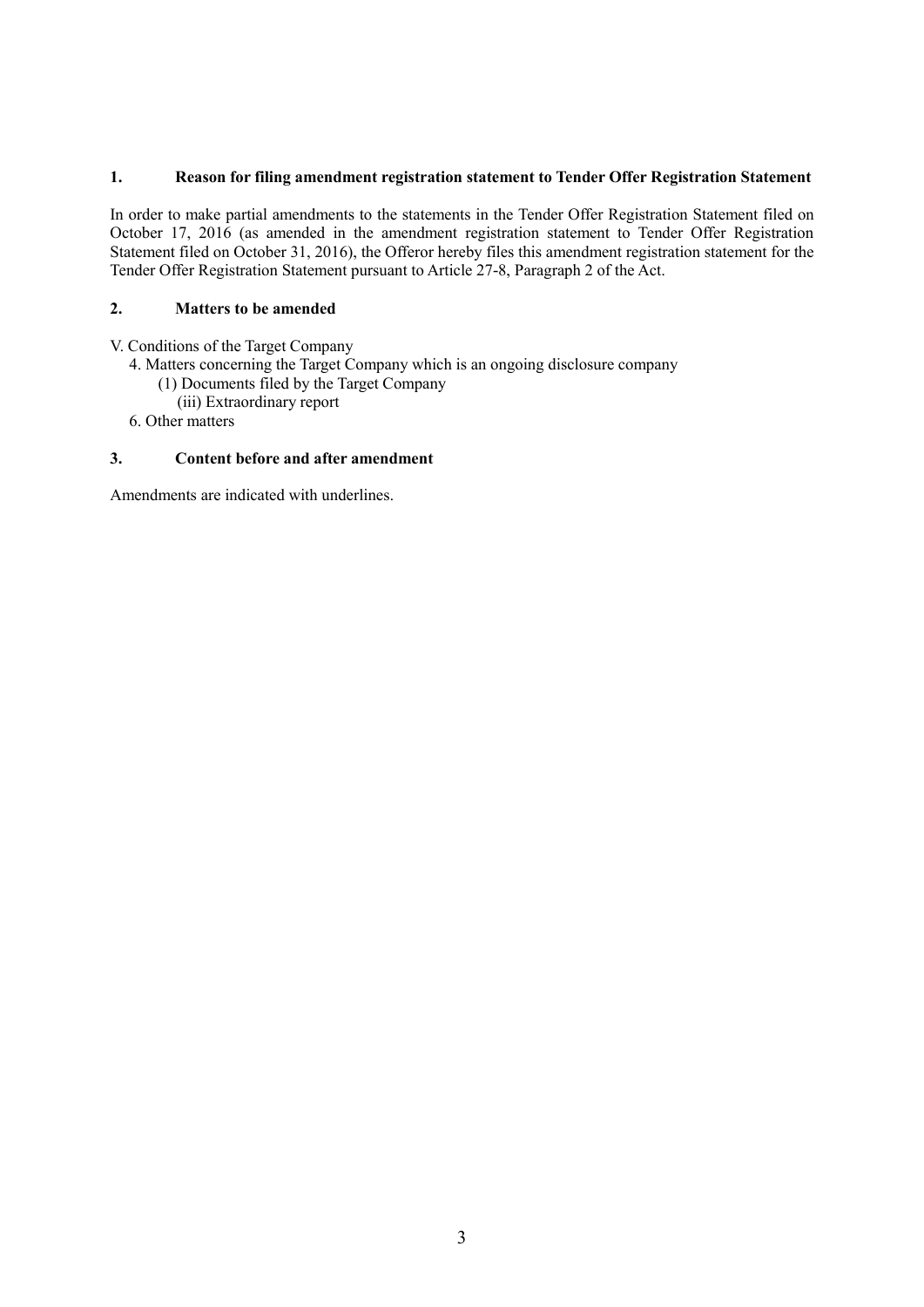### **V. Conditions of the Target Company**

## **4. Matters concerning the Target Company which is an ongoing disclosure company**

- (1) Documents filed by the Target Company
- (iii) Extraordinary report

(Before amendment)

N/A

(After amendment)

An extraordinary report was filed to the Director of the Kanto Local Finance Bureau on November 4, 2016 in accordance with Article 19, Paragraph 2, Item 4 of the Cabinet Ordinance with respect to Disclosure of Corporate Affairs, Etc. (Ministry of Finance Ordinance No. 5 of 1973, as amended) after the filing of the annual securities report in (i) and the quarterly securities report or semiannual securities report in (ii) and before the filing date of the amendment registration statement to this Statement (November 7, 2016).

### **6. Other matters**

(Before amendment)

# (Omitted)

(3) Announcement of "Notice regarding Booking of Non-Operating Expenses (Foreign Exchange Losses)"

On October 14, 2016, the Target Company announced "Notice regarding Booking of Non-Operating Expenses (Foreign Exchange Losses)". According to the notice, the Target Company posted foreign exchange losses of 1,419 million yen as non-operating expenses for the consolidated cumulative second quarter for the fiscal year ending February 2017 because of the yen's appreciation. Please refer to the announced notice for further details.

(After amendment)

# (Omitted)

(3) Announcement of "Notice regarding Booking of Non-Operating Expenses (Foreign Exchange Losses)"

On October 14, 2016, the Target Company announced "Notice regarding Booking of Non-Operating Expenses (Foreign Exchange Losses)". According to the notice, the Target Company posted foreign exchange losses of 1,419 million yen as non-operating expenses for the consolidated cumulative second quarter for the fiscal year ending February 2017 because of the yen's appreciation. Please refer to the announced notice for further details.

(4) Announcement of "Notice regarding Change in Largest Shareholder which is Major Shareholder and Change in Major Shareholder" and filing of extraordinary report

The Target Company announced "Notice regarding Change in Largest Shareholder which is